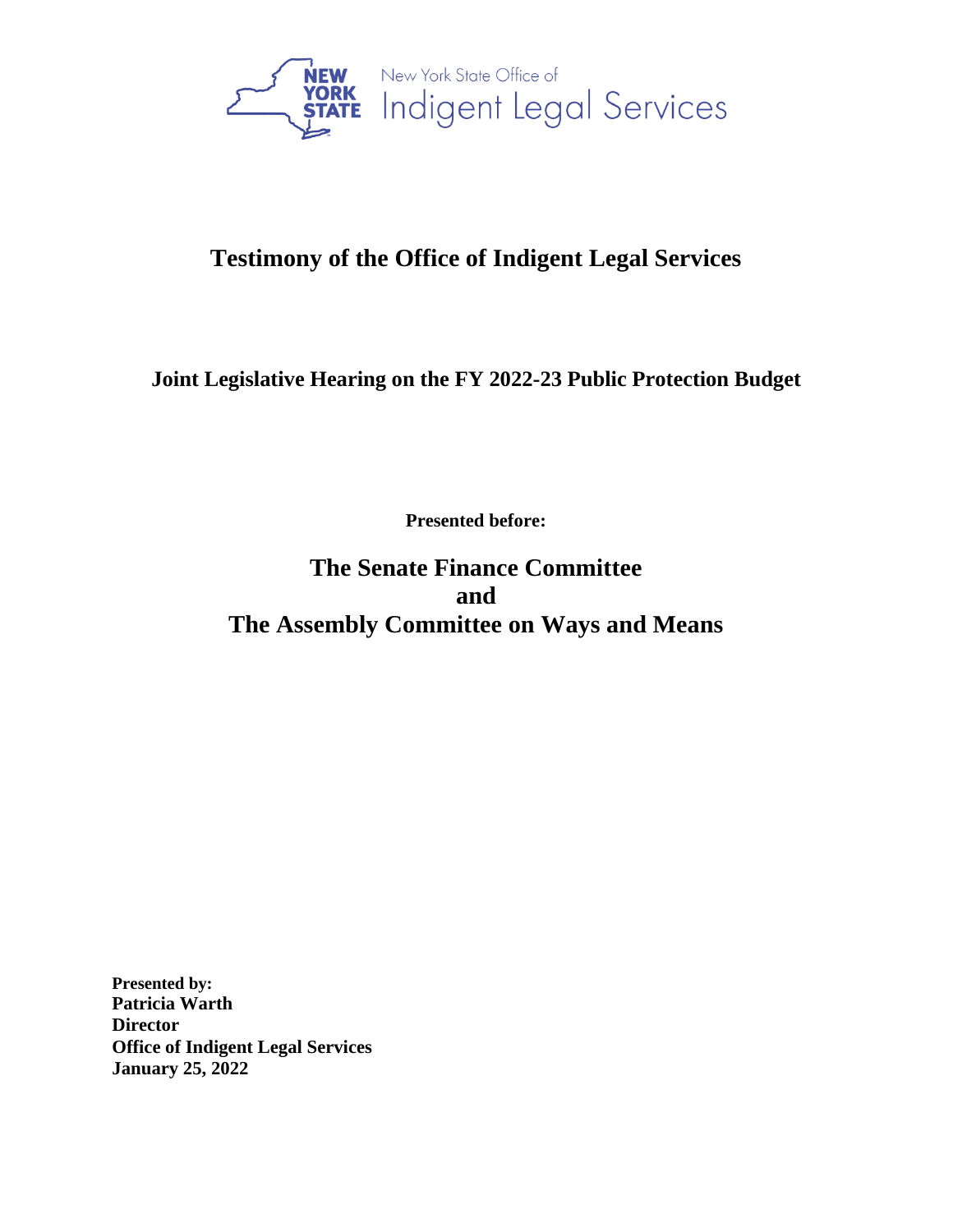On behalf of the New York State Office of Indigent Legal Services (ILS) and the ILS Board, thank you for this opportunity to discuss ILS' FY 2022-23 budget request. Thank you also for your consistent support of our Office and Board throughout our eleven years of existence. Because of the support of both the Legislative and Executive branches, substantial resources have been appropriated in recent years to help ILS fulfill one part of our statutory mission: improving the quality of mandated public criminal defense representation throughout New York State, including the ongoing commitment to implement the historic settlement in *Hurrell-*Harring et al. v. State of New York<sup>1</sup> (HH settlement) and its expansion statewide.

However, as explained in greater detail below, an equally important part of ILS' statutory mission has not received the same amount of attention or resources: improving the quality of mandated parental representation in Family Court.

Appendix A (attached) summarizes ILS' FY 2022-23 budget request and the relevant portions of Governor Hochul's FY 2022-23 Executive Budget proposal. Below are key summary points:

- *HH settlement:* The Executive has continued its commitment to full funding for ongoing implementation of the HH settlement reforms in the five lawsuit counties by including \$23.8 million in the ILS Aid to Localities budget for the HH settlement program.
- *HH statewide:* The Executive has fully funded the fifth year of the five-year phase-in for implementation of the HH settlement reforms statewide by including \$250 million in the ILS Aid to Localities budget for the HH statewide program. This is an increase of \$50 million over last year's enacted budget.
- *State Operations:* The Executive has fully funded ILS' State Operations request, allowing us to add three new positions to bolster our IT capacity and our capacity to monitor and make efforts to improve the quality of parental representation in Family Court.
- *Family Court representation:* The Executive included \$2.5 million in the ILS Aid to Localities budget to improve the quality of mandated representation of parents in Family Court matters (Family Court representation). This funding essentially honors and continues the \$2.5 million that the Legislature included in last year's enacted budget for this purpose. However, it is \$6.5 million less than the \$9 million we are seeking for this program and a fraction of what is needed to meaningfully reform the quality of Family Court representation.

<sup>&</sup>lt;sup>1</sup> On March 11, 2015, the Albany County Supreme Court approved the settlement between the State of New York and a plaintiff class represented by the New York Civil Liberties Union in *Hurrell-Harring et al. v. State of New York*. With this settlement, the State of New York, for the first time since 1965 when it delegated to counties the duty to provide counsel to indigent persons charged with a crime, accepted its responsibility to implement and fund constitutionally compliant representation in the five counties named in the lawsuit. ILS, under the direction of its Board, accepted the responsibility and has since implemented the terms of the settlement, in which the State agreed to ensure that: 1) all people charged with a crime and unable to retain counsel are provided representation at their arraignment; 2) caseload/workload standards are developed by ILS and implemented in the five counties, thereby reducing the crushing caseloads previously carried by providers of public defense services; and 3) funding is provided to implement specific quality improvements to public defense services.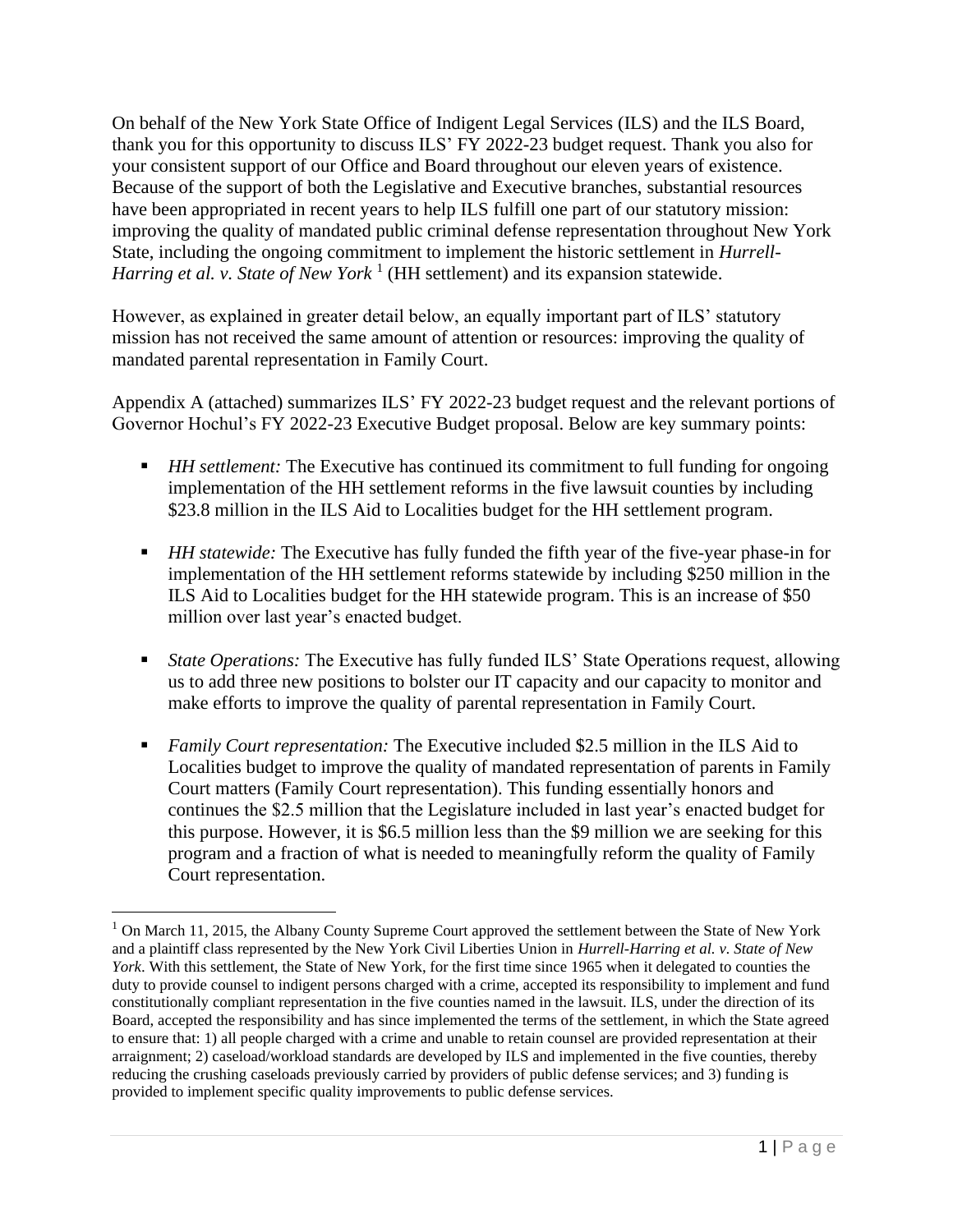#### **Demonstrated Progress: Ongoing Successes in Improving the Quality of Mandated Criminal Defense**

We are encouraged that the Executive has continued its commitment to improving the quality of constitutionally and statutorily mandated criminal defense by fully funding the HH settlement and its statewide implementation. Markers of success to date include the following:

- New Public Defender Offices have been created in three counties (Clinton, Delaware, and Hamilton), and a fourth county (Oswego) is in the process of doing so.
- 407 new attorneys have been hired or placed on contract since statewide implementation began, and there has been a substantive increase in hours and responsibility for an additional 67 attorneys.
- 203 non-attorney positions have been hired or placed on contract, and there has been a substantive increase in hours and responsibility for an additional 35 non-attorney professionals.
- All counties in New York now have programs in place for either partial or full arraignment coverage, with nearly all having programs for full arraignment coverage.
- All counties have funding to create or bolster their Assigned Counsel Program (ACP) infrastructure to ensure that no client receives sub-par representation because of a conflict with the county's institutional provider.

As a result of the funding made available via the HH settlement and its statewide implementation, in calendar year 2020 statewide expenditures for mandated representation increased by \$68.7 million over 2019. The fact that statewide implementation of the HH settlement reforms continued to occur during the pandemic and the ensuing budget crisis illustrates both how important this reform is and the unyielding commitment to it exhibited by the counties, New York City, the Executive, the Legislature, and mandated criminal defense providers across the State.

However, as discussed below, the crisis in the quality of Family Court representation is in dire need of State attention and action, as is the related crisis in the statutory compensation rates for assignment of counsel.

*We urge the Legislature to work with Governor Hochul to make addressing the issues below a priority as you enact a final FY 2022-23 budget.* 

#### **Unfinished Business: State Investment in Improving the Quality of Mandated Family Court Representation**

ILS' mission, as set forth in Executive Law § 832, is to study, monitor, and make efforts to improve the quality of representation provided under County Law Article 18-B. This includes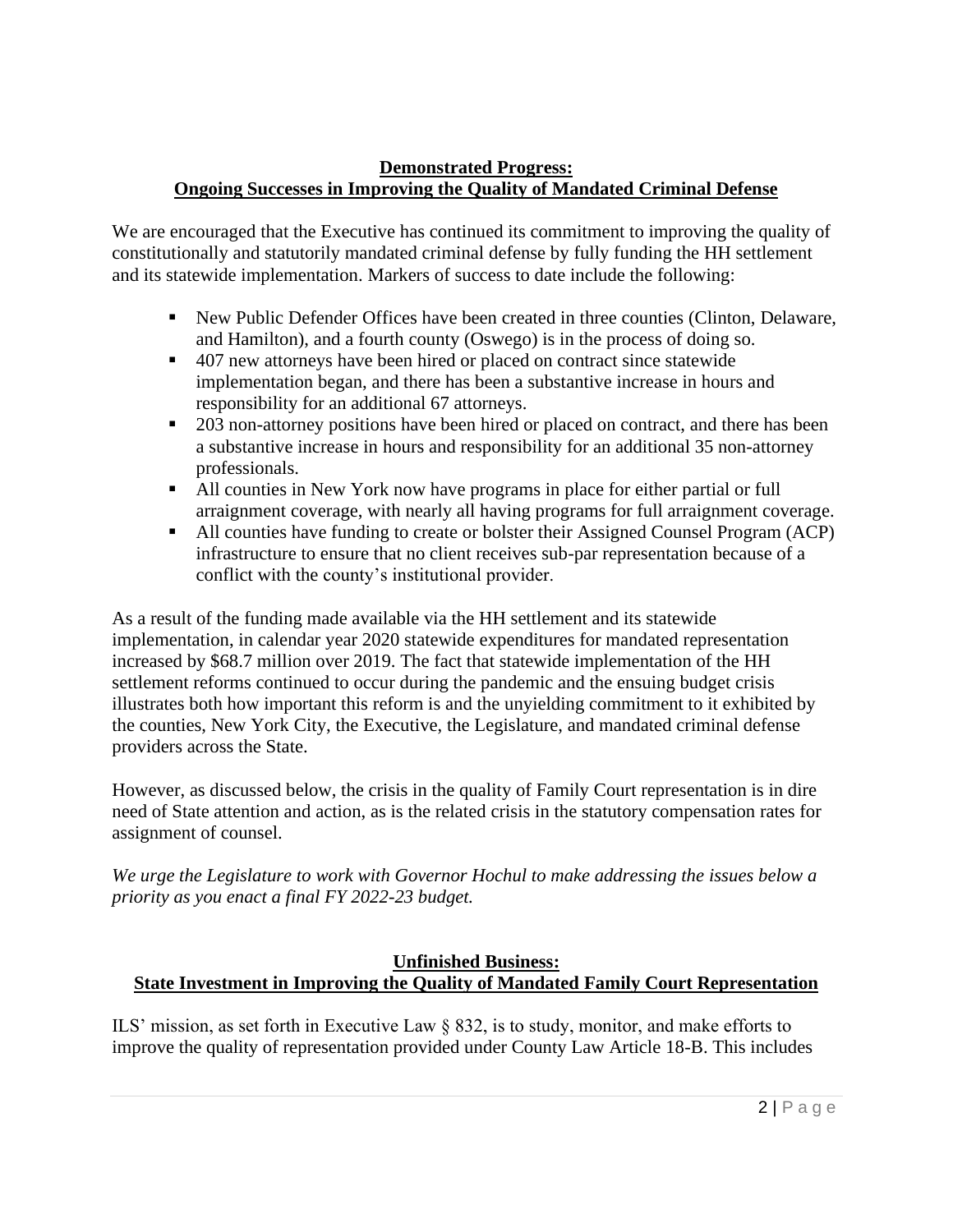not only the legal representation of low-income New Yorkers in criminal cases, but also the representation of low-income parents in Family Court matters.

Under County Law Article 18-B, New York's system of mandated representation is countybased and county-funded. For years, the State did not meaningfully supplement county funding for this representation, leading to a crisis in the quality of representation provided. In 2004, then-Chief Judge Judith Kaye convened a commission ("Kaye Commission") to study the quality of mandated criminal representation.<sup>2</sup> In 2006, the Kaye Commission issued its *Final Report to the Chief Judge of the State of New York* decrying the dire state of mandated criminal defense in New York State and concluding that "there is, indeed, a crisis in the delivery of defense services to the indigent throughout New York State and the right to effective assistance of counsel, guaranteed by both the federal and state constitutions, is not being provided to a large portion of those who are entitled to it."<sup>3</sup>

The Kaye Commission prompted the *Hurrell-Harring* litigation, which ultimately led to the HH settlement in 2014 and its 2017 extension to the entire state, both requiring the State to make a significant financial investment to improving the quality of mandated criminal defense. What is often overlooked, however, is what the Kaye Commission said about mandated Family Court representation:

Though the Commission was not charged with studying Family Court mandated representation, the criminal defense programs studied by TSG were, in many instances, inseparable from the programs providing Family Court representation. As TSG observed, **"[f]amily court matters are an integral part of New York's indigent defense system and cannot be completely removed from an overall consideration of the current system**." …<sup>4</sup>

Unfortunately, the Kaye Commission's warning that mandated Family Court representation is inseparable from mandated criminal representation has gone unheeded. Despite the fact that publicly funded representation of parents in Family Court cases is every bit as legally required as criminal representation, there has been no comparable effort by the State to appropriate the funding needed to bring the quality of Family Court representation to a constitutionally compliant level.

More recent reports have detailed the crisis that now exists in Family Court representation. In its 2019 *Interim Report of the Commission on Parental Representation*, the Commission, convened

<sup>&</sup>lt;sup>2</sup> This commission, officially titled The Commission on the Future of Indigent Defense Services, is most often referred to as the Kaye Commission. The Kaye Commission retained the services of The Spangenberg Group (TSG) to conduct a study of New York's public criminal defense system.

<sup>3</sup> Kaye Commission report, at 15.

<sup>4</sup> Id. at 20 (emphasis added)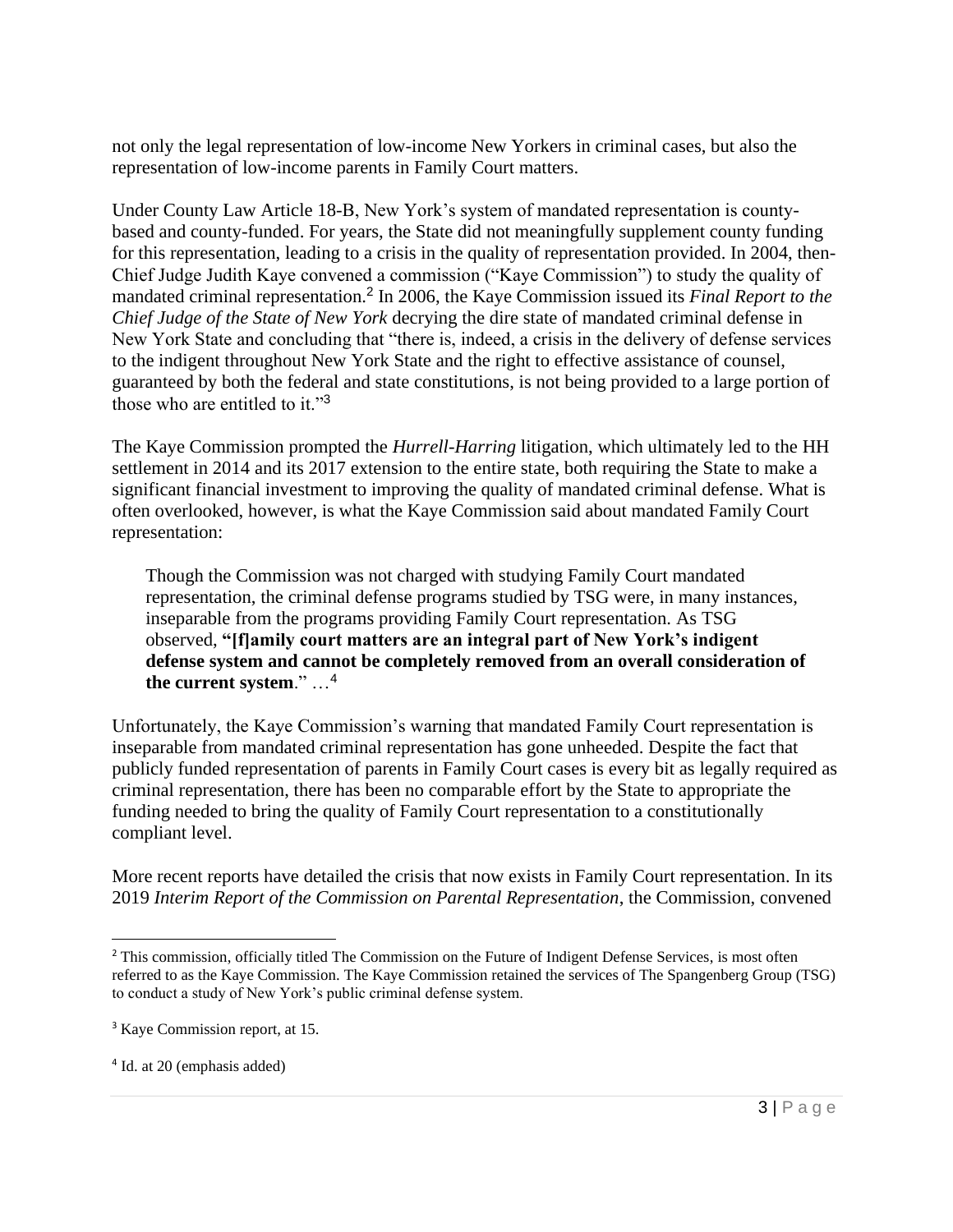by Chief Judge Janet DiFiore,<sup>5</sup> found that the providers of mandated Family Court representation face overwhelming attorney caseloads, insufficient access to essential supports and resources, and failure to provide parents with timely access to counsel. A 2018 *Memorandum in Support of State Funding for Mandated Parental Representation* issued by the NYSBA Committee on Families and the Law, which was approved by the NYSBA House of Delegates, emphasized that the representation of parents in Family Court cries out for support and guidance by the State. Both reports noted that in these cases – where not only the established legal rights of parents but the integrity of families is often at stake – the poor parent far too often finds herself represented too late by a lawyer who is overburdened by far too many cases and who utterly lacks support resources.

The circumstances surrounding the state of legally mandated Family Court representation in New York – a clear legal mandate, lack of State investment, contemporaneous reports detailing the crisis – share many historical echoes of the circumstances that led to the *Hurrell-Harring*  lawsuit. Many have concluded that only litigation like *Hurrell-Harring* will spur action by the State. But litigation is a last resort that can and must be avoided.

ILS has persistently urged that the State take proactive steps to improve the quality of mandated Family Court representation. In previous budget years, ILS has requested additional Aid to Localities funding for that purpose, but until this year, no such funding has been included in Executive Budget proposals.

Last year, \$2.5 million for improving the quality of mandated Family Court representation was included in the final enacted budget because this Legislature recognized the need to address this crisis. ILS has acted expeditiously to utilize this \$2.5 million, and in early August 2021, we issued an RFP soliciting applications from counties outside of New York City for grants of up to \$500,000 over three years for improved Family Court representation. Twenty-five counties submitted applications. ILS announced the five awardees in November 2021, and the contacts for these awards will soon be sent to the awardees. The fact that we could issue only five awards for a limited amount of funding (i.e., \$167,000 per year) illustrates the limits of the \$2.5 million in addressing the crisis. Appendix B (attached) explains how we would use the \$9 million in FY 2022-23 for improved Family Court representation.

There are many compelling reasons for the Executive and Legislature to act with urgency and prioritize the \$9 million for Family Court representation during this year's budget discussions, including the following:

<sup>5</sup> *Commission on Parental Legal Representation: Interim Report to Chief Judge DiFiore*, at 4. This report is available at: http://ww2.nycourts.gov/sites/default/files/document/files/2019-02/PLR\_Commission-Report.pdf.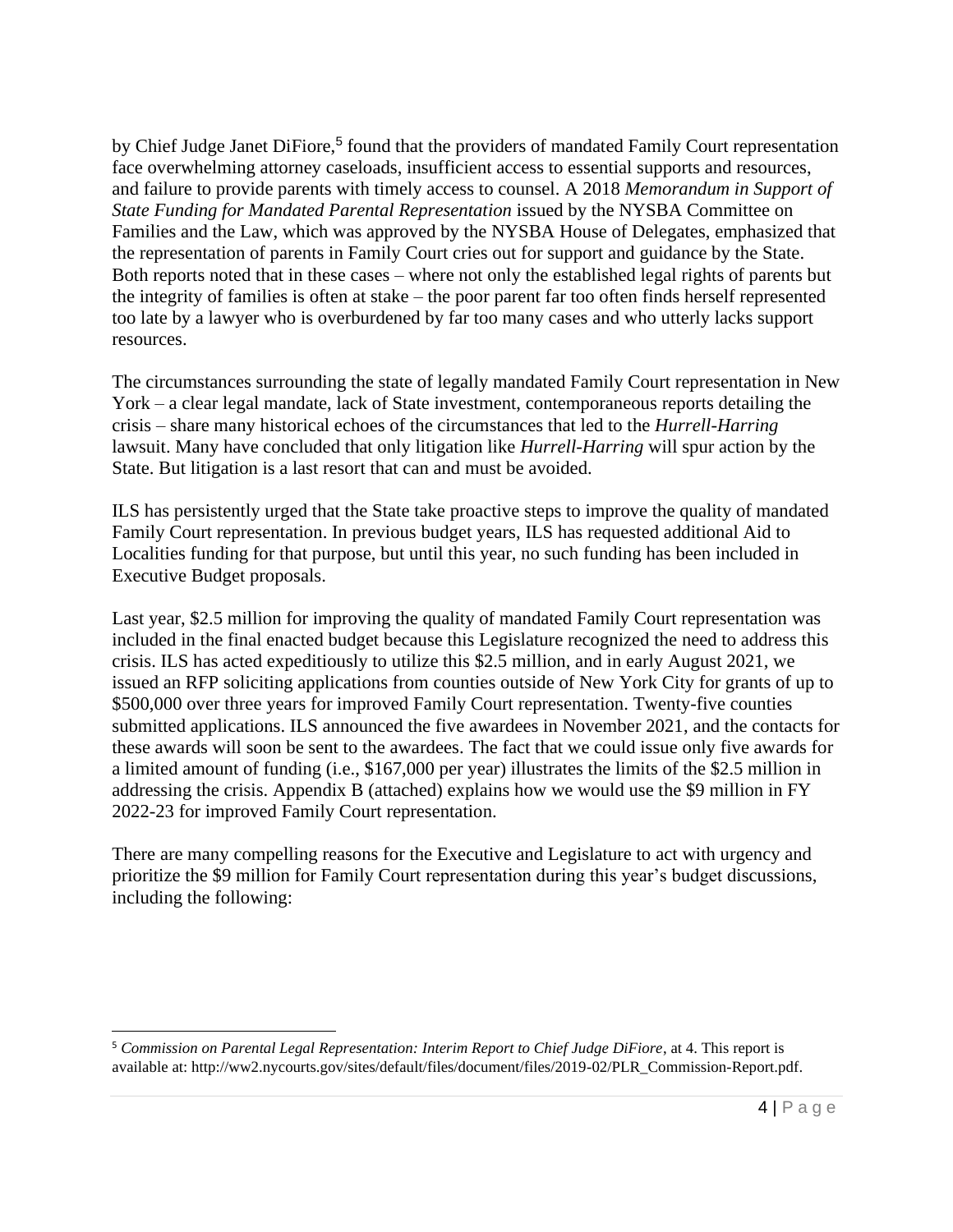#### *1. An investment in the quality of Family Court representation is an investment in families.*

There is no question that an investment in the legal representation of parents in Family Court matter is an investment in families. As stated in the 2019 *Interim Report of the Commission on Parental Legal Representation*:

Numerous witnesses recounted the enormous costs to families and the State caused by inadequate parental representation in child welfare cases. Children can face unnecessary, prolonged and sometimes permanent separations from their families and communities, resulting in confusion, mistrust, trauma, and an irreparable sense of loss. The State must pay for court-related costs, as well as significant expenses related to foster care, guardianship, and adoption subsidies. Just as the costs of inadequate representation are great, the benefits of meaningful representation are profound…. 6

In its report, the Commission noted that the power of well-resourced quality parental representation to help keep families together has been exemplified by offices such as the Bronx Defenders and the Center for Family Representation (CFR) in New York City.<sup>7</sup> For example, in a recent report, the Bronx Defenders indicated that 43% of parent clients were not charged with abuse or neglect. Where petitions were filed, nearly half of families remained intact. In more than one-fourth of the cases, if removal occurred, children were temporarily placed with relatives or friends. In only 4% of cases were children placed in foster care with strangers. The significant savings that can flow from a State investment in Family Court representation is illustrated by a report revealing that CFR reduced the stay for a child in foster care from the statewide average of 29 months to an average of less than five months. CFR estimated that, over a 15-year period, they saved the city \$37 million in foster care costs.

#### *2. The quality of Family Court representation has a disparate impact on Black and Brown families.*

The harm caused by state intervention in families is experienced most profoundly by families of color. Bias in our child welfare system harms families of color living in poverty and impacts every stage of the system, from reporting to foster care placements to termination of parental rights.<sup>8</sup> The reasons for a sharp disproportionality include limited access to services and implicit

<sup>6</sup> Id. at 10.

<sup>7</sup> Id. at 20.

<sup>8</sup> Several studies highlight the disparate impact the child welfare system has on communities of color. See, for example: 1) Race and Poverty Bias in the Child Welfare System: Strategies for Child Welfare Practitioners, December 17, 2019, American Bar Association, Center on Children and the Law. [https://www.americanbar.org/groups/public\\_interest/child\\_law/resources/child\\_law\\_practiceonline/january--](https://www.americanbar.org/groups/public_interest/child_law/resources/child_law_practiceonline/january---december-2019/race-and-poverty-bias-in-the-child-welfare-system---strategies-f/) [december-2019/race-and-poverty-bias-in-the-child-welfare-system---strategies-f;](https://www.americanbar.org/groups/public_interest/child_law/resources/child_law_practiceonline/january---december-2019/race-and-poverty-bias-in-the-child-welfare-system---strategies-f/) 2) Monroe County, Report of the Commission on Racial and Structural Equity (RASE Commission), at p. 146, available at [RASE \(rocrase.com\)](https://rocrase.com/report)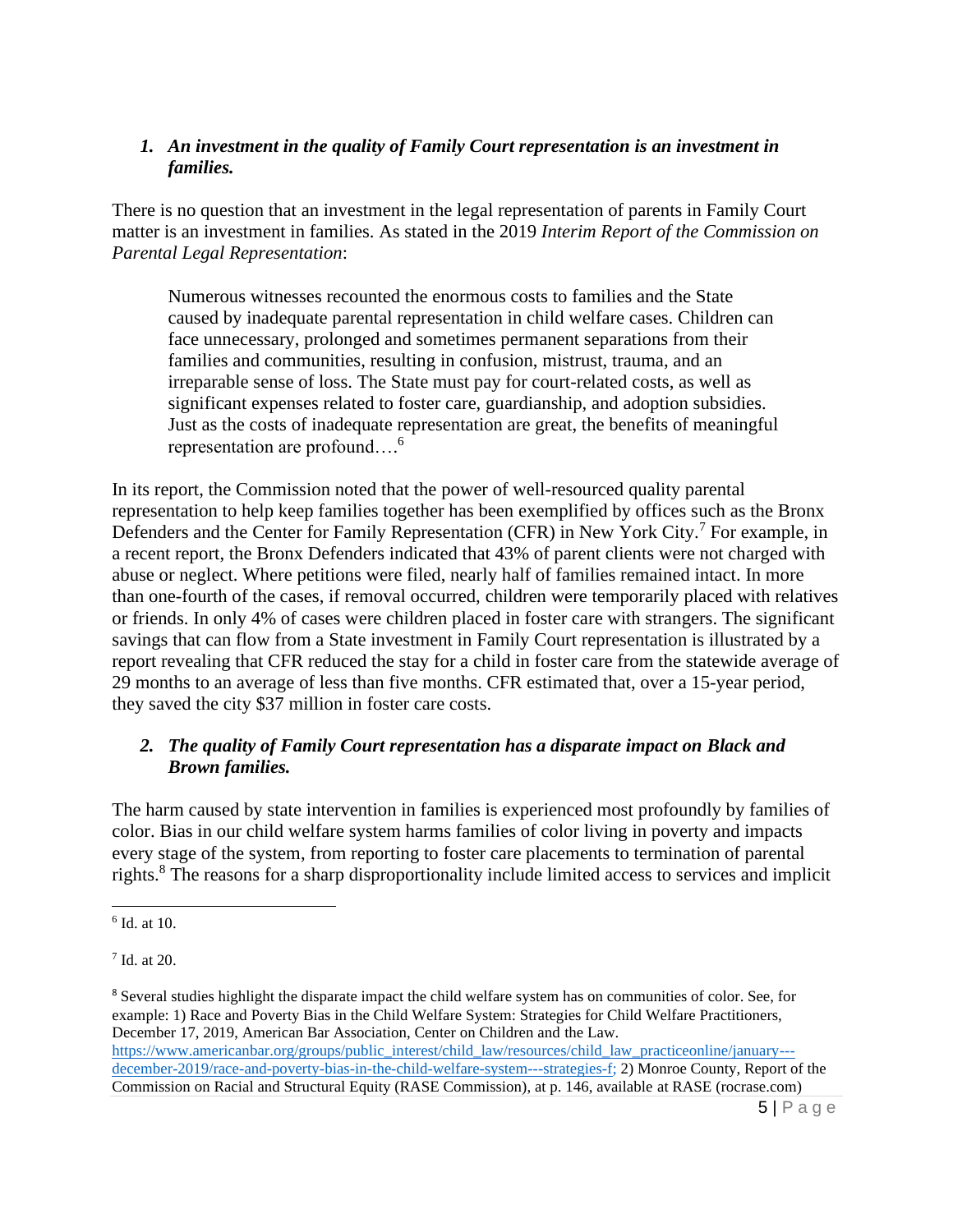biases of child welfare professionals. Often our child welfare system focuses on the harmful effects of poverty and casts blame on vulnerable families, mostly Black and Brown, for their vulnerability, rather than providing needed support and services.<sup>9</sup> Quality legal representation of parents in these matters, including representation that begins during the child welfare investigation and prior to a petition being filed in Family Court, is necessary to guard against this foundational unfairness.

#### *3. Failure to invest in improving the quality of mandated Family Court representation will jeopardize the work being done to improve the quality of mandated criminal representation.*

Our work to use State funding to improve the quality of criminal representation has made us aware of just how prescient were the Kaye Commission's statements about the inextricable link between mandated criminal representation and mandated Family Court representation. The failure to address the crisis in Family Court representation will inevitably impact the State's efforts to improve the quality of mandated criminal representation. This point was made in ILS' recent report, *Evaluating the Effectiveness of Caseload Standards in the Hurrell-Harring Settlement Counties: 2021 Update.* Written to comply with the settlement's reporting requirements, this report details information obtained from interviews and focus groups conducted of public defense attorneys in the five settlement counties. Though attorneys were not specifically asked about Family Court representation, at nearly every interview it emerged as an issue that demands immediate attention. Below is a summary of what we learned:<sup>10</sup>

[T]hough the *Hurrell-Harring* settlement is limited to improving the quality of mandated criminal defense, we would be remiss if we did not address the lack of parity in Family Court funding. Every provider in the five counties also provides mandated parental defense in Family Court and many of the attorneys we talked with juggle time-consuming Family Court cases with the expectations that come with significantly better resourced criminal case representation. Further, Family Court representation is not immune to the stressors we detailed above – the compounded workload with rising new cases in 2021 and low ACP rates – and has been deeply affected by the pandemic-related court disruption.

<sup>(</sup>noting that 74% of the children in foster care are children of color, that 86% of the child protective cases involve children of color, and that 77% of the children placed into direct custody are children of color); and 3) Michael Fitzgerald, "New York City Confronts Massive Overrepresentation of Black Children in Foster Care," The Imprint (available at: [New York City Confronts Overrepresentation of Black Children in Care \(imprintnews.org\).](https://imprintnews.org/featured/new-york-city-de-blasio-black-foster-care/33992#:~:text=Fifty-three%20percent%20of%20the%20roughly%209%2C000%20children%20in,all%20New%20Yorkers%20younger%20than%2018%20are%20black.)

<sup>&</sup>lt;sup>9</sup> It's Time to Stop Confusing Poverty with Neglect," The Imprint, Youth & Family News, January 17, 2020. [https://imprintnews.org/child-welfare-2/time-for-child-welfare-system-to-stop-confusing-poverty-with](https://imprintnews.org/child-welfare-2/time-for-child-welfare-system-to-stop-confusing-poverty-with-neglect/40222)[neglect/40222](https://imprintnews.org/child-welfare-2/time-for-child-welfare-system-to-stop-confusing-poverty-with-neglect/40222)

<sup>&</sup>lt;sup>10</sup> This summary comes from the ILS report, *Evaluating the Effectiveness of Caseload Standards in the Hurrell-Harring Settlement Counties, October 2021*, available on ILS' website at[: October 2021 Hurrell-Harring Caseload](https://www.ils.ny.gov/files/October%202021%20Hurrell-Harring%20Caseload%20Report_Full_Amd_11_11_12.pdf)  Report Full Amd 11\_11\_12.pdf (ny.gov).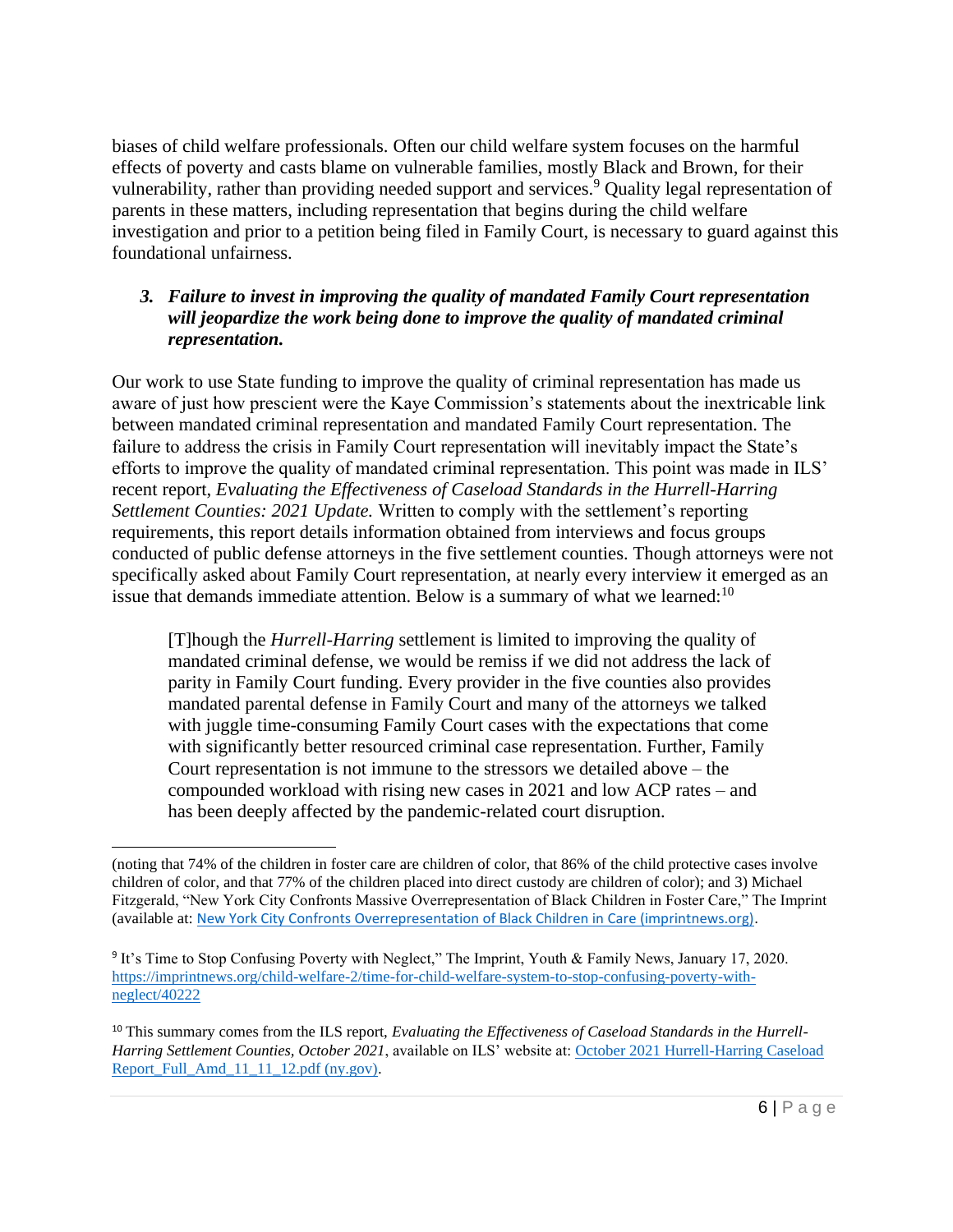Several chief defenders told us that Family Court workloads significantly increased during the pandemic. This is creating an additional stress as the programs must continue to support now robust criminal practices while also managing an increased number of family defense matters without similar resources or adequate funding to implement caseload standards.<sup>11</sup> One chief defender expressed concern that this is creating a culture of "the haves and have nots." Family Court attorneys see their criminal counterparts with additional support that has improved the quality of representation. This leaves them frustrated that they do not have access to the same kind of resources. For attorneys who handle both criminal matters and Family Court matters, their ability to adequately represent their criminal clients risks being hampered by their excessive parental legal representation caseloads.

Given the scope of the crisis in New York's system of mandated Family Court representation, our request for \$9 million to begin reducing the crushing caseloads of parents' attorneys and providing their clients with essential resources like a social worker or a parent advocate, may strike some as too little. In a strictly long-term sense, it *is* too little. But parents and children live in the here and now. We simply cannot wait any longer.

*We respectfully reiterate our plea that the Legislature work with Governor Hochul to provide this crucial funding in the FY 2022-23 enacted budget.*

#### **The Urgent Need to Increase Assigned Counsel Rates**

The compensation rates for assigned counsel attorneys providing mandated criminal and Family Court representation are not part of the ILS budget. But the need for adequate compensation for these attorneys lies at the core of ILS' mission. Therefore, we use this opportunity to request that the Legislature work in coordination with the Executive to address the crisis in assigned counsel rates.

In a recent *New York Daily News* op-ed, Senator Jamaal Bailey decried the current statutory rates paid to assigned attorneys who, as he aptly describes, "are the attorneys on the front lines … [who] fight day in and day out to ensure that our judicial system is fair for our most vulnerable and marginalized." He noted that the assigned counsel rate has not increased since 2004, and that

<sup>11</sup> ILS issued *Caseload Standards for Parents' Attorneys in New York State Family Court Mandated Representation Cases* on June 4, 2021 which are available at:

[https://www.ils.ny.gov/files/Caseload%20Standards%20Parents%20Attorneys%20NYS%20Family%20Court.pdf.](https://www.ils.ny.gov/files/Caseload%20Standards%20Parents%20Attorneys%20NYS%20Family%20Court.pdf) However, while the state's FY 2021-2022 budget included \$2.5million in aid to localities for mandated parental representation, this is not enough funding to implement these standards statewide and indeed and allows ILS to issue only small awards to approximately 5 counties for the purposes of some caseload relief and quality improvement in child welfare matters.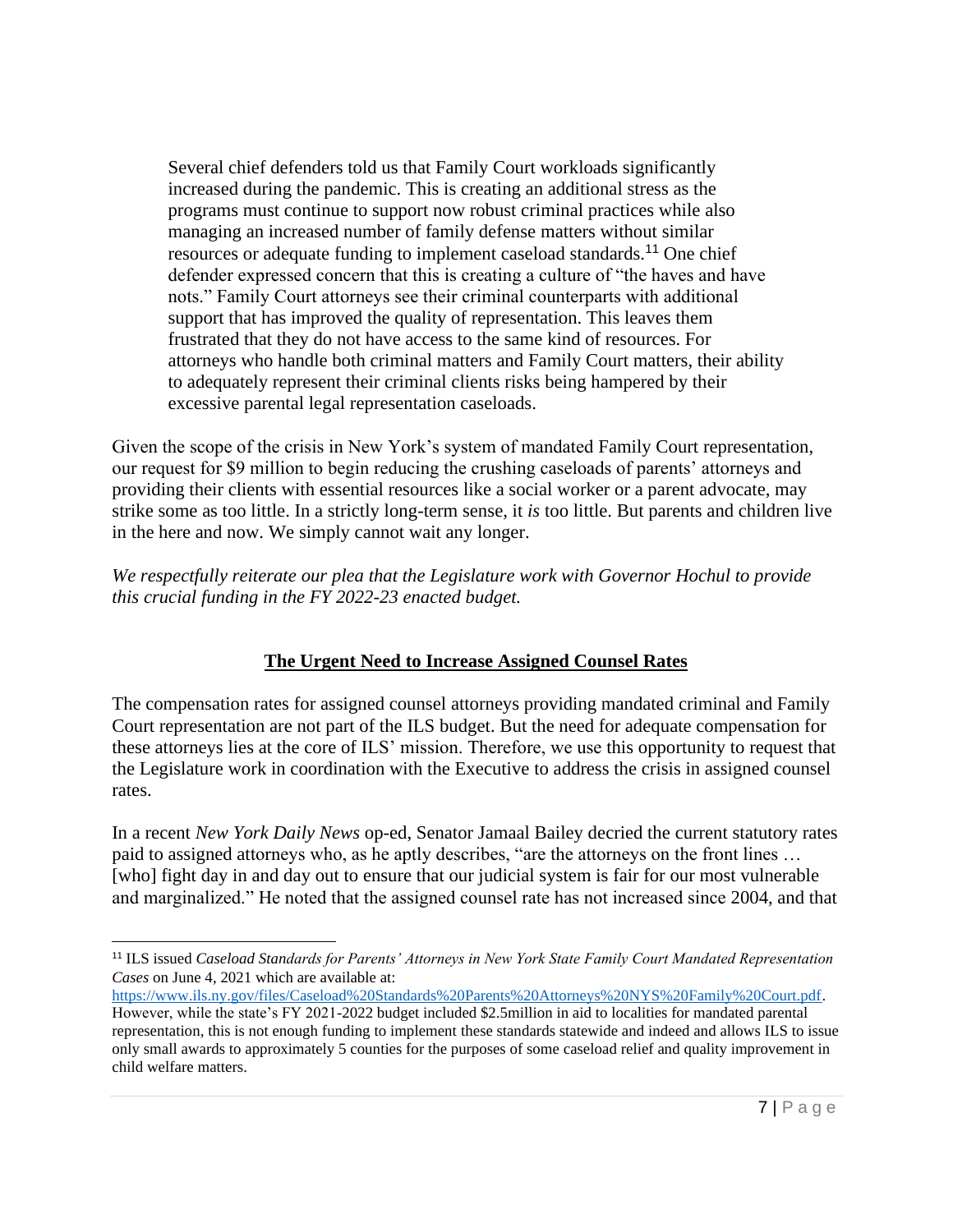attorneys who do this work at the federal level are paid twice as much.<sup>12</sup> His words echo those of Chief Judge Janet DiFiore, who noted in a February 26, 2019 letter to the Governor and legislative leaders that "[f]ailure to adjust assigned counsel rates has led to a growing shortage of attorneys, resulting in excessive caseloads that diminish the quality of legal representation for indigent litigants and impairing the ability of our criminal and family courts to operate efficiently."

The need for the statutory rates to be increased is irrefutable. Moreover, it is critical that the State assume responsibility for this increase. The counties lack sufficient resources to fully fund this increase and if required to pay for it, would likely cut other mandated representation costs, jeopardizing the ongoing successful implementation of the HH settlement and its expansion statewide and deepening the crisis in mandated Family Court representation.

*ILS urges the Legislature to make increased assigned counsel rates a priority in negotiating the final FY 2022-23 enacted budget.*

### **The Importance of Full Funding for NYSDA's Public Defense Backup Center**

The goal of improving the quality of mandated criminal and Family Court representation is best achieved through a collaborative approach that values the expertise of the different entities involved. Since its creation in 1967, the New York State Defenders Association (NYSDA) has played a leading role in working to improve the quality of public defense in New York, and NYSDA has consistently been a strong ally in working with ILS in pursuit of our statutory mission. For that reason, we ask the Legislature to fully support NYSDA's request to fund its Public Defense Backup Center and its Veterans Project.

NYSDA's Backup Center provides three services that promote successful implementation of the HH settlement and its expansion statewide, and that also serve to enhance the quality of Family Court representation.

First, NYSDA provides a Public Defense Case Management System (PDCMS), which is the case management system used most frequently by mandated providers throughout the state. Support of this PDCMS is critical to ILS obtaining the data needed to assess the pace and success of HH settlement and statewide implementation, and to better monitor and assess the crisis in parental representation.

Second, NYSDA hosts high-quality defense trainings and Continuing Legal Education (CLE) programs for defenders across the state. As specifically recognized by the HH settlement and Executive Law § 832(4), training is a key component of quality improvement. Since the onset of

<sup>12</sup> The op-ed can be found here: [https://www.nydailynews.com/opinion/ny-oped-better-pay-assigned-counsel-](https://www.nydailynews.com/opinion/ny-oped-better-pay-assigned-counsel-20220110-6lytvyg62baifczgnzv2t7nrve-story.html)[20220110-6lytvyg62baifczgnzv2t7nrve-story.html.](https://www.nydailynews.com/opinion/ny-oped-better-pay-assigned-counsel-20220110-6lytvyg62baifczgnzv2t7nrve-story.html)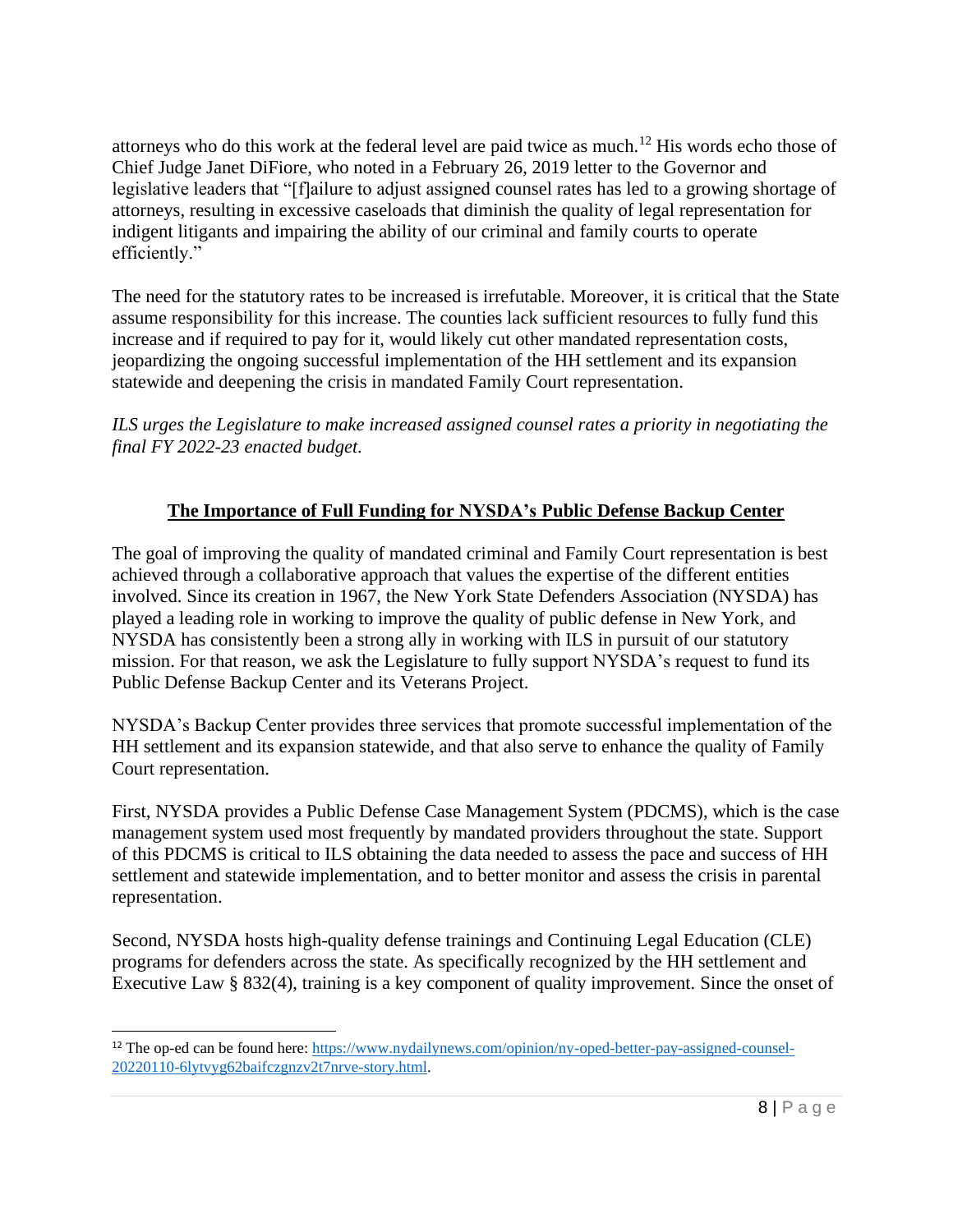the pandemic, NYSDA has successfully pivoted to make these trainings available to defenders virtually.

Third, NYSDA's Backup Center provides defenders with support, legal expertise, and written materials. Public defense providers across New York depend upon the immediate and accurate legal advice they receive from NYSDA staff. This support is indispensable to maintaining the quality of representation provided to clients who cannot afford to hire counsel. This year, NYSDA is also seeking an additional \$900,000 in funding for a Statewide Defense Discovery & Forensic Support Unit to assist public defenders in effectively utilizing the discovery they now receive. This is a modest request for a resource that is vitally important in ensuring full implementation of New York's 2019 discovery reforms.

*Simply stated, NYSDA is essential to New York's fulfillment of its Constitutional obligation to provide competent counsel to those who cannot afford to pay for it, which is why ILS urges this Legislature to fully fund NYSDA.*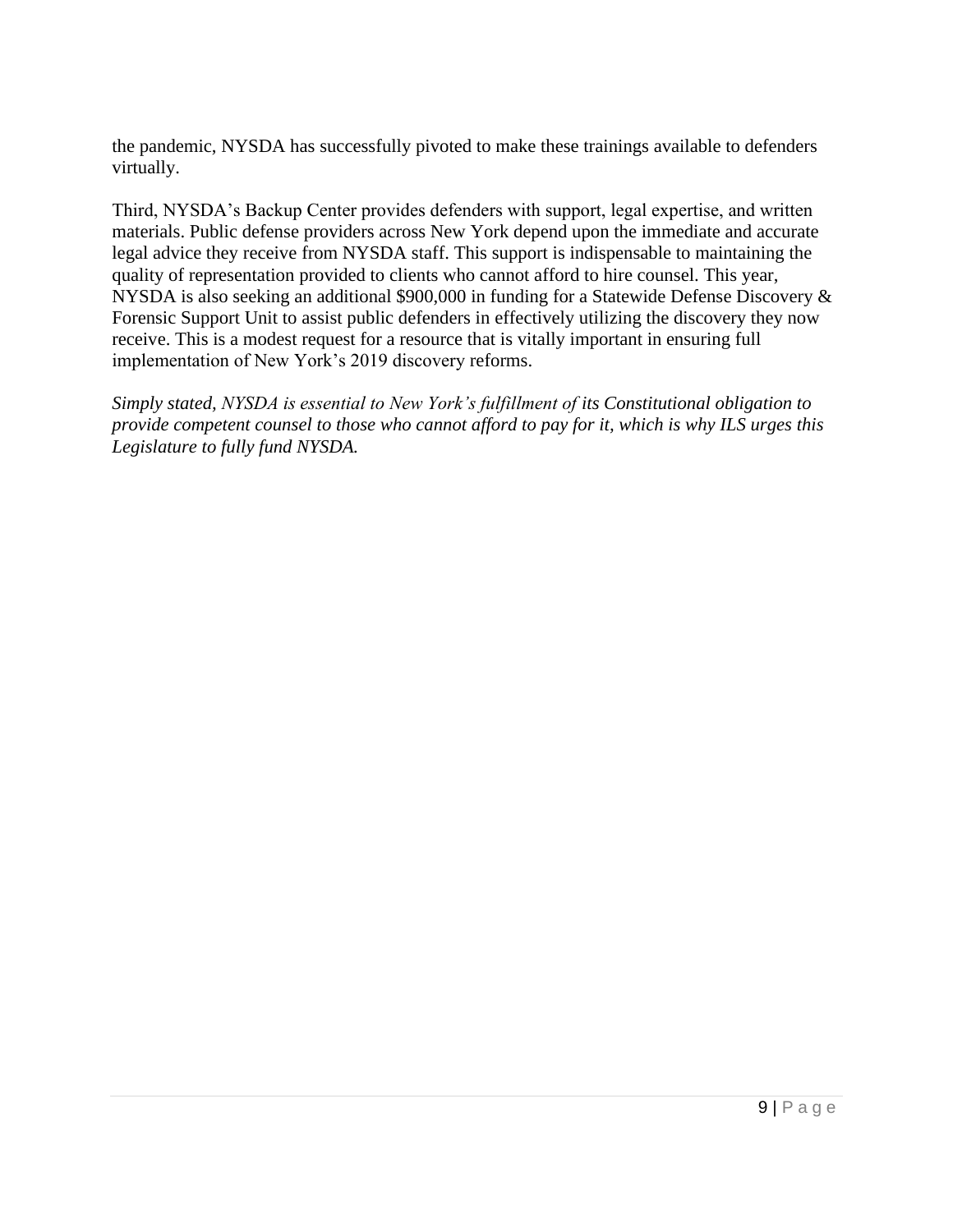## **APPENDIX A**

#### **FY 2022-23 ILS Budget Request and the Executive Budget Proposal**

At its September 24, 2021 meeting, the Indigent Legal Services Board unanimously approved our budget request of **\$370,756,000** for FY 2022-23. Of this amount, \$363,810,000 would be devoted to Aid to Localities and \$6,946,000 for State Operations.

Governor Hochul, in her Executive budget, proposes a total ILS budget appropriation of **\$364,268,000** with \$357,310,000 devoted to Aid to Localities, and \$6,958,000 devoted to State Operations.

The table below provides an overview of the ILS budget request compared to the proposed Executive Budget:

|                                    | <b>FY 2022-23 ILS</b><br><b>Budget Request</b> | <b>FY 2022-23 Proposed</b><br><b>Executive Budget</b> |
|------------------------------------|------------------------------------------------|-------------------------------------------------------|
| <b>Aid to Localities</b>           |                                                |                                                       |
| <b>ILS</b> Program                 | \$81 million                                   | \$81 million                                          |
| <b>Hurrell-Harring Settlement</b>  | \$23.8 million                                 | \$23.8 million                                        |
| Statewide HH<br>Implementation     | \$250 million                                  | \$250 million                                         |
| <b>Family Court Representation</b> | \$9 million                                    | \$2.5 million                                         |
| <b>Total</b>                       | \$363,810,000                                  | \$357,310,000                                         |
|                                    |                                                |                                                       |
| <b>State Operations</b>            | \$6,946,000                                    | \$6,958,000                                           |

#### **Explanation of the ILS Budget Request:**

- **I. Aid to Localities**. The ILS request for \$363,810,000 in Aid to Localities funding represents an increase of \$56.5 million over the FY 2021-22 enacted budget. Below is a brief overview of each Aid to Localities program:
	- o **ILS Program (\$81 million requested)**. Of this \$81 million in funding, \$40 million is disbursed to NYC pursuant to State Finance Law § 98-b(3)(b), \$30.2 million is disbursed to counites and New York City via non-competitive distributions, and the remaining \$10.8 million is used for the following innovative programs:
		- *Counsel at First Appearance* Since 2011, ILS had disbursed funding to counties to build programs that provide defense representation at first court appearances (arraignments). Though not enough for full arraignment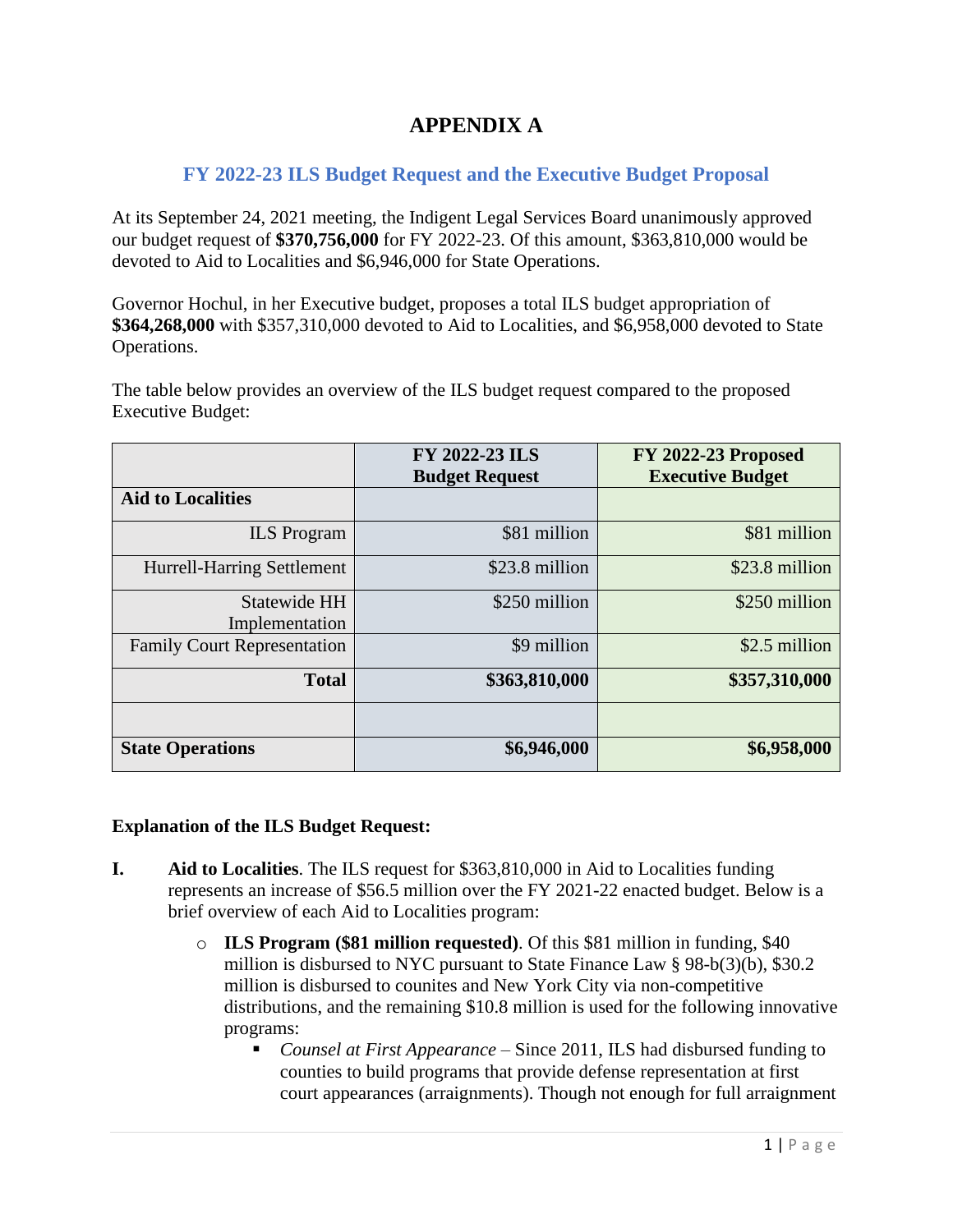defense coverage, this grant has proven instrumental to jump-starting the process of full arraignment coverage that is being completed with the HH settlement and HH statewide funding.

- *Upstate Quality Improvement and Caseload Relief* Currently 40 counties benefit from a relatively modest amount of funding (approximately \$100,000 per year) for quality improvement and/or caseload reduction initiatives. ILS replicated this model in creating the RFP to disburse the \$2.5 million for improved Family Court representation appropriated in the FY 2021-22 Aid to Localities budget.
- *Regional Immigration Assistance Centers (RIACs)* With this funding, ILS issued awards to create six RIACs that work statewide to support attorneys in fulfilling their obligation under *Padilla v. Kentucky* to accurately advise their clients of the immigration consequences of their arrest and possible conviction. The RIACs also serve as a resource for information about the immigration consequences of a Family Court proceeding.
- *Upstate Model Family Defense Office* To date, ILS has issued awards for two Upstate Model Family Representation Offices, one in Westchester County and one in Monroe County. These offices utilize the interdisciplinary approach to representation of parents in child protective proceedings highlighted in the 2019 *Interim Report of the Commission on Parental Representation*.
- o **Hurrell-Harring Settlement (\$23.8 million requested)**. This funding ensures ongoing compliance in the five settlement counties with the HH settlement's core objectives of ensuring that: 1) all persons charged with a crime are provided representation at their arraignment; 2) there is ongoing compliance with the caseload standards ILS issued in December 2016; and 3) adequate funding is provided to implement quality improvement initiatives that ensure adequate supervision, training, and access to non-attorney professional services for attorneys providing mandated criminal defense representation.
- o **Statewide Implementation of Hurrell-Harring Reforms (\$250 million requested)**. The additional \$50 million over last year's budget funds the fifth of the five-year phase-in for implementation of the written plans developed by ILS pursuant to Executive Law § 832(4) and filed with the Division of Budget on December 1, 2017. These plans to extend the reforms of the HH settlement to all the non-HH settlement counties and NYC to ensure: 1) defense counsel representation at arraignment; 2) compliance with ILS caseload standards; and 3) implementation of quality improvement initiatives.
- o **Family Court Representation (\$9 million requested)**. \$6.5 million of the additional Aid to Localities funding request would be used to improve the quality of mandated parental representation in Family Court with the funding to be disbursed as described in Appendix B (ILS FY 2022-23 Request: \$9 Million for Family Court Representation).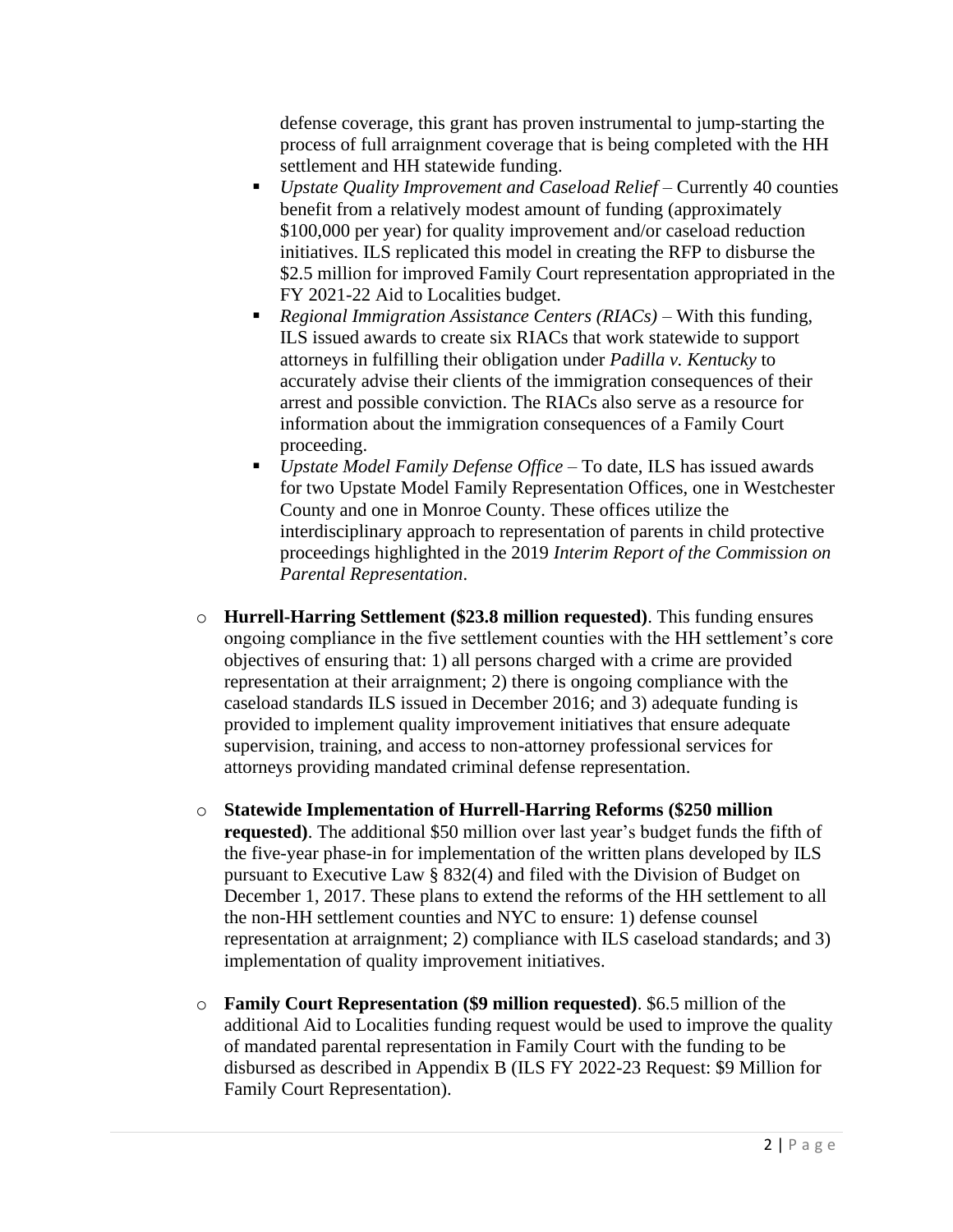• **State Operations (\$6.95 million requested)**. The \$6.95 million request in State Operations funding represents a slight increase of \$483,000 over the FY 2021-22 funding levels. The funding will assure the continued effective operation of the ILS Office as we work to implement the historic HH settlement reforms in the five defendant counties and extend the settlement's initiatives statewide. The funding would also enable the hiring of three new positions: an Assistant Manager of Information Services, a Family Court Senior Research Associate, and a Family Court Program Associate. These positions will enhance ILS' ability to collect, analyze and publicly report data that is necessary to fulfill our mission. To be fiscally prudent, we re-assessed our office staffing needs, determining that we do not need one of the positions that has been approved in previous budget years. This proposed budget eliminates that position, for a net gain of only two positions, thereby diminishing the fiscal impact.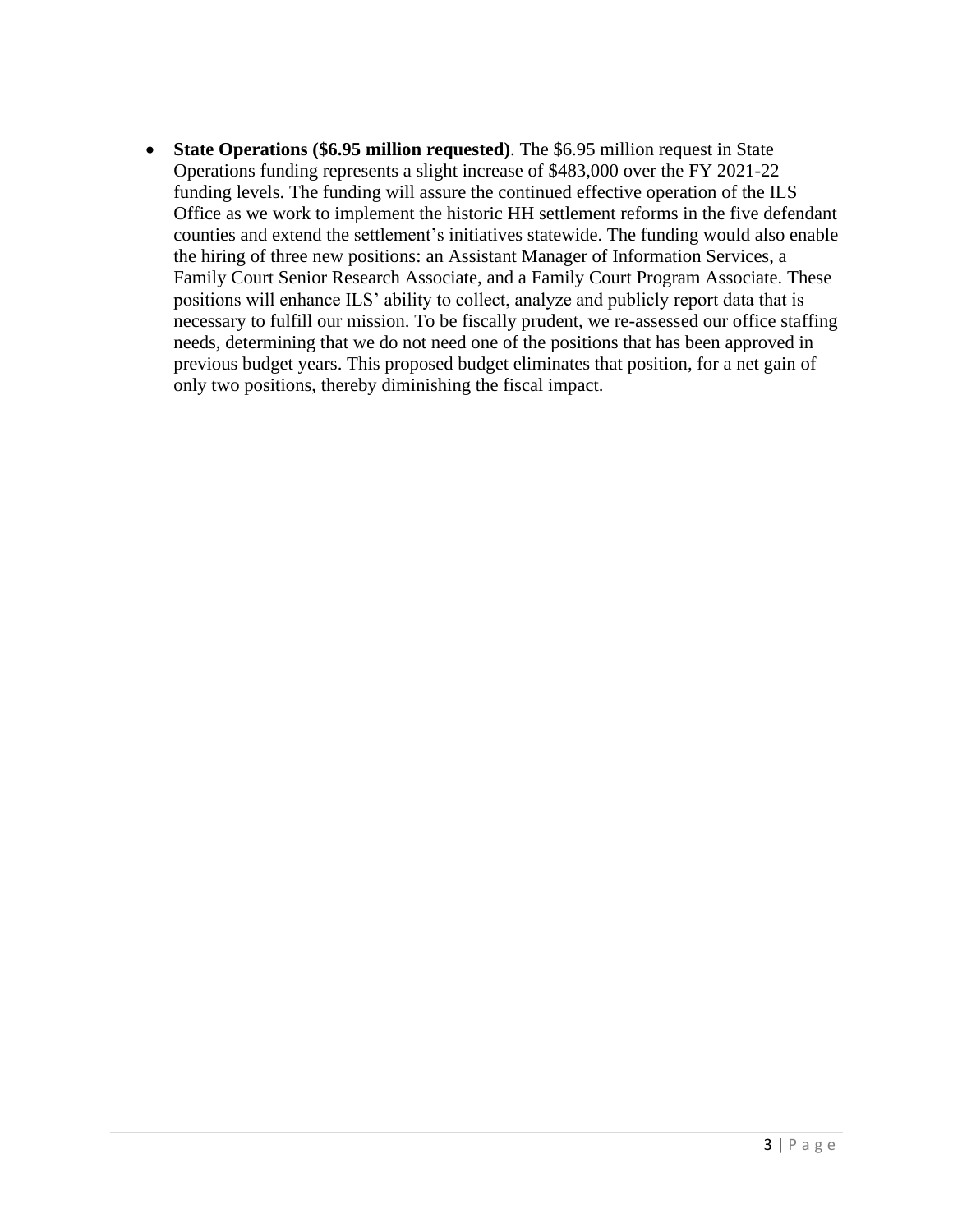## **APPENDIX B**

#### **ILS FY 2022-23 Request: \$9 Million for Family Court Representation**

With the State's investment in the *Hurrell-Harring* settlement and its statewide expansion, New York has made great strides in improving the quality of mandated criminal representation. Yet New York has not made the same investment in improving the quality of parental representation in Family Court matters, despite the reality that it is just as legally mandated as criminal defense and in dire need of comprehensive and expensive reform. *See, e.g.*, February 2019 *Interim Report of the Commission on Parental Legal Representation to Chief Judge DiFiore* (Interim Report). The crisis described in the Interim Report has intensified as the pandemic has destabilized the financial and emotional well-being of families throughout New York.

This fiscal year, ILS is requesting that **\$9 million total be included in ILS' Aid to Localities** budget for improved quality legally mandated Family Court representation. ILS would disburse part of this funding (\$7 million) via an RFP process, much like the one being utilized to distribute the \$2.5 million from the FY 2021-22 budget (described below). This RFP would focus on improving legally mandated Family Court representation of parents in child welfare proceedings. In such proceedings, the need is most urgent to prevent children from needlessly being removed from their parents and to diminish reliance on foster care. Such focus would also allow ILS to take advantage of the federal Title IV-E funding, potentially increasing resources available to localities for improved Family Court representation of parents in child welfare proceedings. ILS would use the remainder of this funding (\$2 million) to create one or more Model Family Representation Offices, using an RFP process just as we have done for the two Model Family Representation Offices discussed below. Notably, for these previous RFPs, ILS received several high-quality applications, demonstrating both the county capacity and the dire need for more Model Family Representation Offices.

This request—although \$6.5 million more than the amount in last year's budget and this year's Executive budget—is a modest investment in the critically important work of keeping families intact and meeting the State's legal mandates for representation.

To date, ILS has accomplished as much as can be possibly done to improve the quality of Family Court representation without a meaningful State financial investment. Indeed, over the past year, we have used the limited funding and resources available to us to advance Family Court representation energetically, creatively, and persistently, accomplishing the following:

- *Upstate Model Family Representation Offices* ILS has worked with Legal Services of Hudson Valley and Westchester County to ensure the success of our first Upstate Model Family Representation Office. In April 2021, ILS issued an RFP for a second model office, using previously appropriated funds. In early July 2021, we announced that Monroe County was the top-scoring applicant for this RFP. It is anticipated that that this second model office will be operational in early 2022.
- *Federal Title IV-E Funding*  During 2021, ILS successfully negotiated a MOU with the State Office of Children and Family Services (OCFS) to access federal Title IV-E